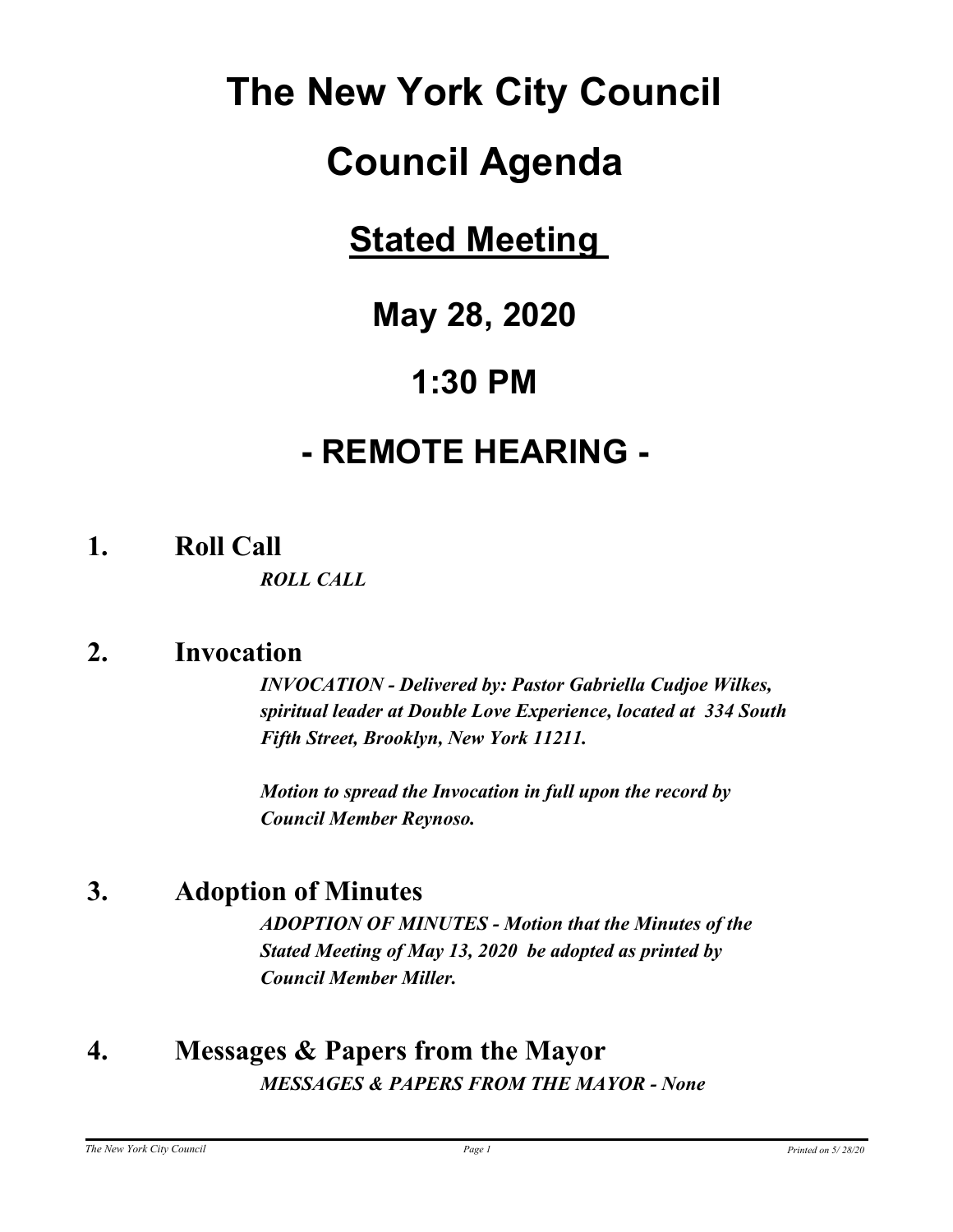| 5. | <b>Communications from City, County &amp; Borough</b> |  |  |
|----|-------------------------------------------------------|--|--|
|    | <b>Offices</b>                                        |  |  |
|    | <b>COMMUNICATIONS FROM CITY, COUNTY &amp; BOROUGH</b> |  |  |

*OFFICES - None*

## **6. Petitions and Communications**

*PETITIONS AND COMMUNICATIONS - None*

## **7. Land Use Call-Ups** *LAND USE CALL-UPS - None*

**8. Communication from the Speaker** *COMMUNICATION FROM THE SPEAKER*

## **9. Discussion of General Orders** *DISCUSSION OF GENERAL ORDERS*

### **10. Reports of Special Committees** *REPORTS OF SPECIAL COMMITTEES - None*

### **11. Reports of Standing Committees** *REPORTS OF STANDING COMMITTEES*

#### **Report of the Committee on Criminal Justice** *REPORT OF THE COMMITTEE ON CRIMINAL JUSTICE*

**Int 1954-2020-A Requiring the DOC and correctional health services to issue reports during public health emergencies.**

A Local Law to amend the administrative code of the city of New York, in relation to requiring the department of correction and correctional health services to issue reports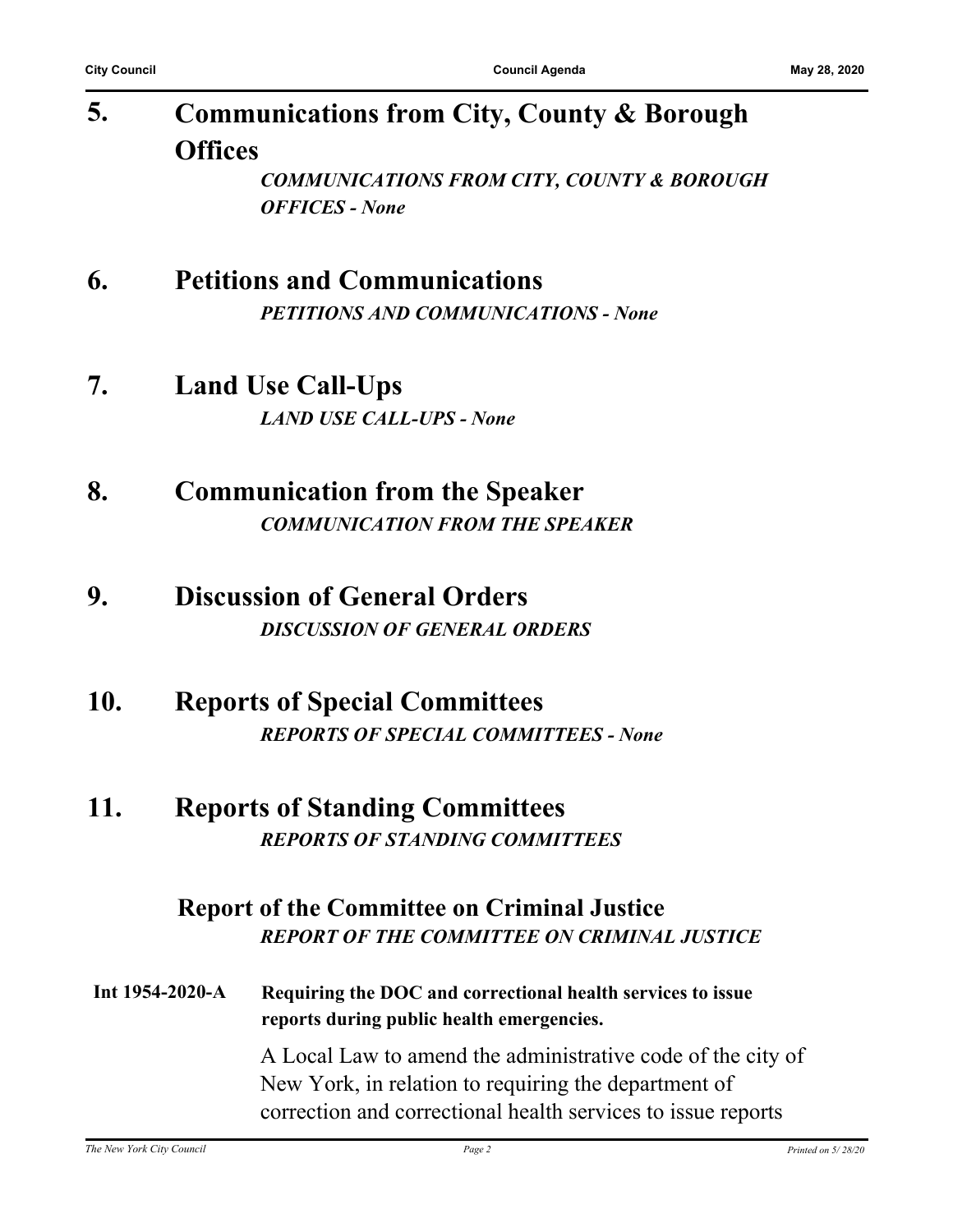#### during public health emergencies *Preconsidered - Amended and Coupled on GO*

**Int 1956-2020-A Establishing a local conditional release commission.** A Local Law to amend the administrative code of the city of New York, in relation to establishing a local conditional release commission *Preconsidered - Amended and Coupled on GO*

#### **Report of the Committee on Health** *REPORT OF THE COMMITTEE ON HEALTH*

**Int 1961-2020-A Public reporting on contact tracing for COVID-19.**

A Local Law in relation to public reporting on contact tracing for COVID-19 *Preconsidered - Amended and Coupled on GO*

#### **Report of the Committee on Immigration** *REPORT OF THE COMMITTEE ON IMMIGRATION*

#### **Int 1836-2019-A Prohibiting the use of the word "alien" and removing such words in local laws, rules and other documents and materials.**

A Local Law to amend the New York city charter and the administrative code of the city of New York, in relation to prohibiting the use of the word "alien" and removing such words in local laws, rules and other documents and materials *Amended and Coupled on GO*

### **Report of the Committee on Land Use** *REPORT OF THE COMMITTEE ON LAND USE*

# **Res 1327-2020 LU 632 - Zoning, Lenox Terrace, Manhattan (C 200050 ZSM)** Resolution approving a motion to file pursuant to withdrawal of the application which was the subject of the decision of the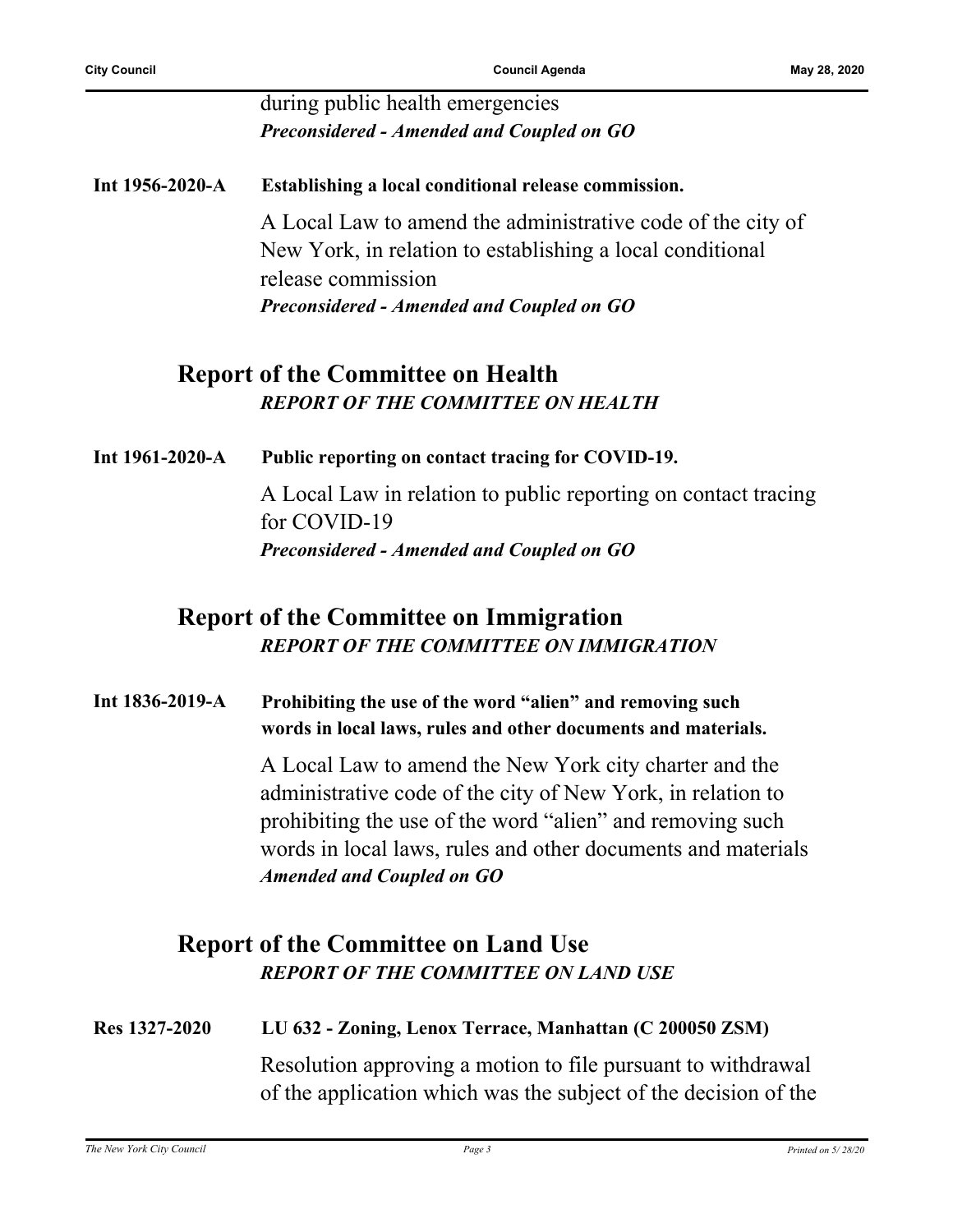|               | City Planning Commission on ULURP No. C 200050 ZSM,                                                                                                                                                                                                                                                                                                                                                                                                                                                   |
|---------------|-------------------------------------------------------------------------------------------------------------------------------------------------------------------------------------------------------------------------------------------------------------------------------------------------------------------------------------------------------------------------------------------------------------------------------------------------------------------------------------------------------|
|               | for the grant of a special permit (L.U. No. 632).                                                                                                                                                                                                                                                                                                                                                                                                                                                     |
|               | <b>Coupled to be Filed Pursuant to Letter of Withdrawal</b>                                                                                                                                                                                                                                                                                                                                                                                                                                           |
|               |                                                                                                                                                                                                                                                                                                                                                                                                                                                                                                       |
| Res 1328-2020 | LU 633 - Zoning, Lenox Terrace, Manhattan (N 200051 ZRM)                                                                                                                                                                                                                                                                                                                                                                                                                                              |
|               | Resolution approving a motion to file pursuant to withdrawal<br>of the application which was the subject of the decision of the<br>City Planning Commission on Application No. N 200051<br>ZRM, for an amendment of the text of the Zoning Resolution<br>(L.U. No. 633).<br><b>Coupled to be Filed Pursuant to Letter of Withdrawal</b>                                                                                                                                                               |
| Res 1329-2020 | LU 634 - Zoning, Lenox Terrace, Manhattan (C 200052 ZMM)                                                                                                                                                                                                                                                                                                                                                                                                                                              |
|               | Resolution approving a motion to file pursuant to withdrawal<br>of the application which was the subject of the decision of the<br>City Planning Commission on ULURP No. C 200052 ZMM,<br>a Zoning Map amendment (L.U. No. 634).<br><b>Coupled to be Filed Pursuant to Letter of Withdrawal</b>                                                                                                                                                                                                       |
| Res 1330-2020 | LU 635 - Zoning, Lenox Terrace, Manhattan (C 200054 ZSM)                                                                                                                                                                                                                                                                                                                                                                                                                                              |
|               | Resolution approving a motion to file pursuant to withdrawal<br>of the application which was the subject of the decision of the<br>City Planning Commission on ULURP No. C 200054 ZSM,<br>for the grant of a special permit (L.U. No. 635).<br><b>Coupled to be Filed Pursuant to Letter of Withdrawal</b>                                                                                                                                                                                            |
| Res 1331-2020 | LU 659 - Landmarks, 311-313 Pleasant Avenue Cluster,<br><b>Manhattan (20205399 HAM)</b>                                                                                                                                                                                                                                                                                                                                                                                                               |
|               | Resolution approving an Urban Development Action Area<br>Project pursuant to Article 16 of the General Municipal Law<br>and a real property tax exemption pursuant to Article XI of the<br>Private Housing Finance Law for property located at 311-313<br>Pleasant Avenue (Block 1710, Lot 27), 51-55 East 129th<br>Street (Block 1754, Lot 26), and 1263 Park Avenue (Block<br>1625, Lot 72), Borough of Manhattan; and waiving the urban<br>development action area designation requirement and the |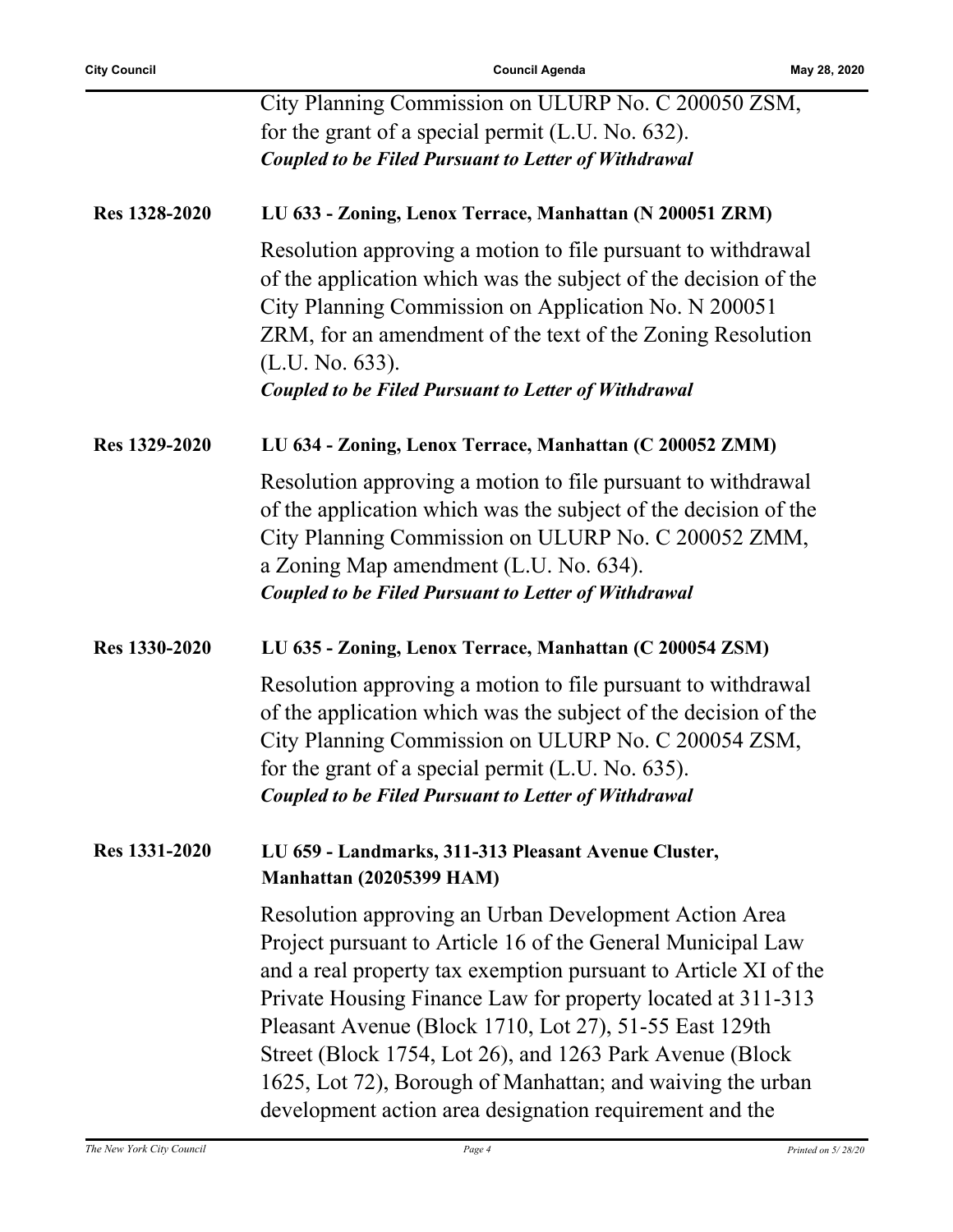| Coupled on GO                                               |  |
|-------------------------------------------------------------|--|
| 20205399 HAM).                                              |  |
| 8, and 9, Borough of Manhattan (Preconsidered L.U. No. 659; |  |
| Uniform Land Use Review Procedure, Community Districts 5,   |  |

#### **Res 1332-2020 LU 660 - Landmarks, 993-995 Union Avenue Cluster, Bronx (20205384 HAX)**

Resolution approving an Urban Development Action Area Project and waiving the urban development action area designation requirement and the Uniform Land Use Review Procedure pursuant to Article 16 of the General Municipal Law, and approving a real property tax exemption pursuant to Article XI of the Private Housing Finance Law for property located at 993 Union Avenue (Block 2669, Lot 41), 995 Union Avenue (Block 2669, Lot 40), 774 Union Avenue (Block 2676, Lot 36), and 1042 Longfellow Avenue (Block 2756, Lot 71), Borough of the Bronx, Community Districts 1, 2, and 3; (Preconsidered L.U. No. 660; 20205384 HAX). *Coupled on GO*

#### **Res 1333-2020 LU 661 & LU 662 - Landmarks, 266 West 96th Street, Manhattan (20200140 PPM)**

Resolution approving the application submitted by the New York City Department of Housing Preservation and Development ("HPD") and the decision of the City Planning Commission, approving the disposition of city-owned property located at 266 West 96th Street (Block 1243, Lot 57), Borough of Manhattan, Community District 7, to a developer selected by HPD, and approving the HPD requests (L.U. No. 661, C 200140 PPM; and Pre. L.U. No. 662, 20205412 HAM). *Coupled on GO*

# **12. General Orders Calendar** *GENERAL ORDERS CALENDAR*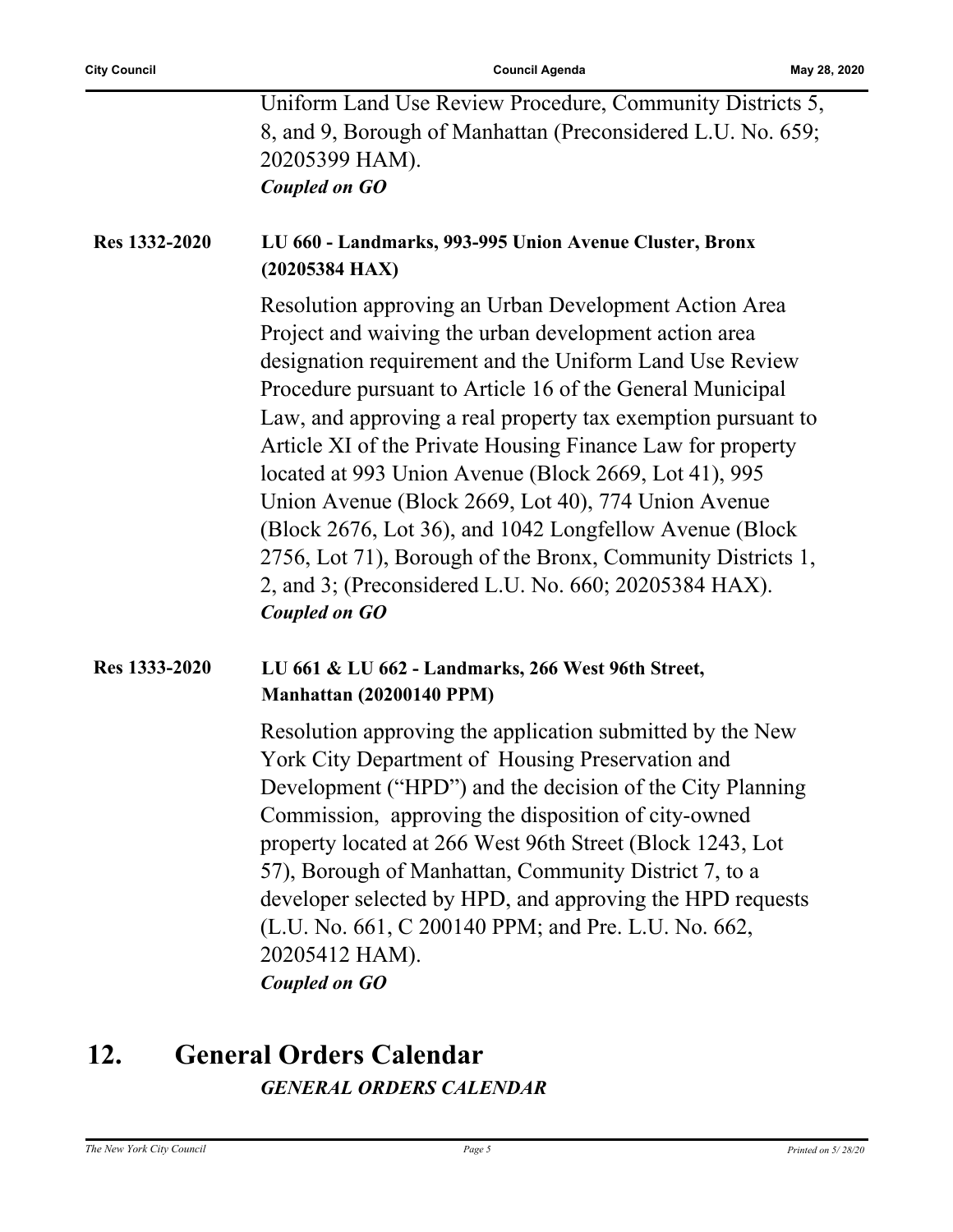#### **Coupled on General Order Calendar** *COUPLED ON GENERAL ORDER CALENDAR*

## **Criminal Justice**

*CRIMINAL JUSTICE*

| Int $1954-2020-A$ | Requiring the DOC and correctional health services to issue |
|-------------------|-------------------------------------------------------------|
|                   | reports during public health emergencies.                   |
|                   | <b>Preconsidered - A and GO</b>                             |

**Int 1956-2020-A Establishing a local conditional release commission.** *Preconsidered - A and GO*

# **Health**

#### *HEALTH*

**Int 1961-2020 Public reporting on contact tracing for COVID-19.** *Preconsidered - A and GO*

## **Immigration**

*IMMIGRATION*

**Int 1836-2019 Prohibiting the use of the word "alien" and removing such words in local laws, rules and other documents and materials.** *A and GO*

# **Land Use**

*LAND USE*

- **Res 1327-2020 LU 632 Zoning, Lenox Terrace, Manhattan (C 200050 ZSM)** *Filed*
- **Res 1328-2020 LU 633 Zoning, Lenox Terrace, Manhattan (N 200051 ZRM)** *Filed*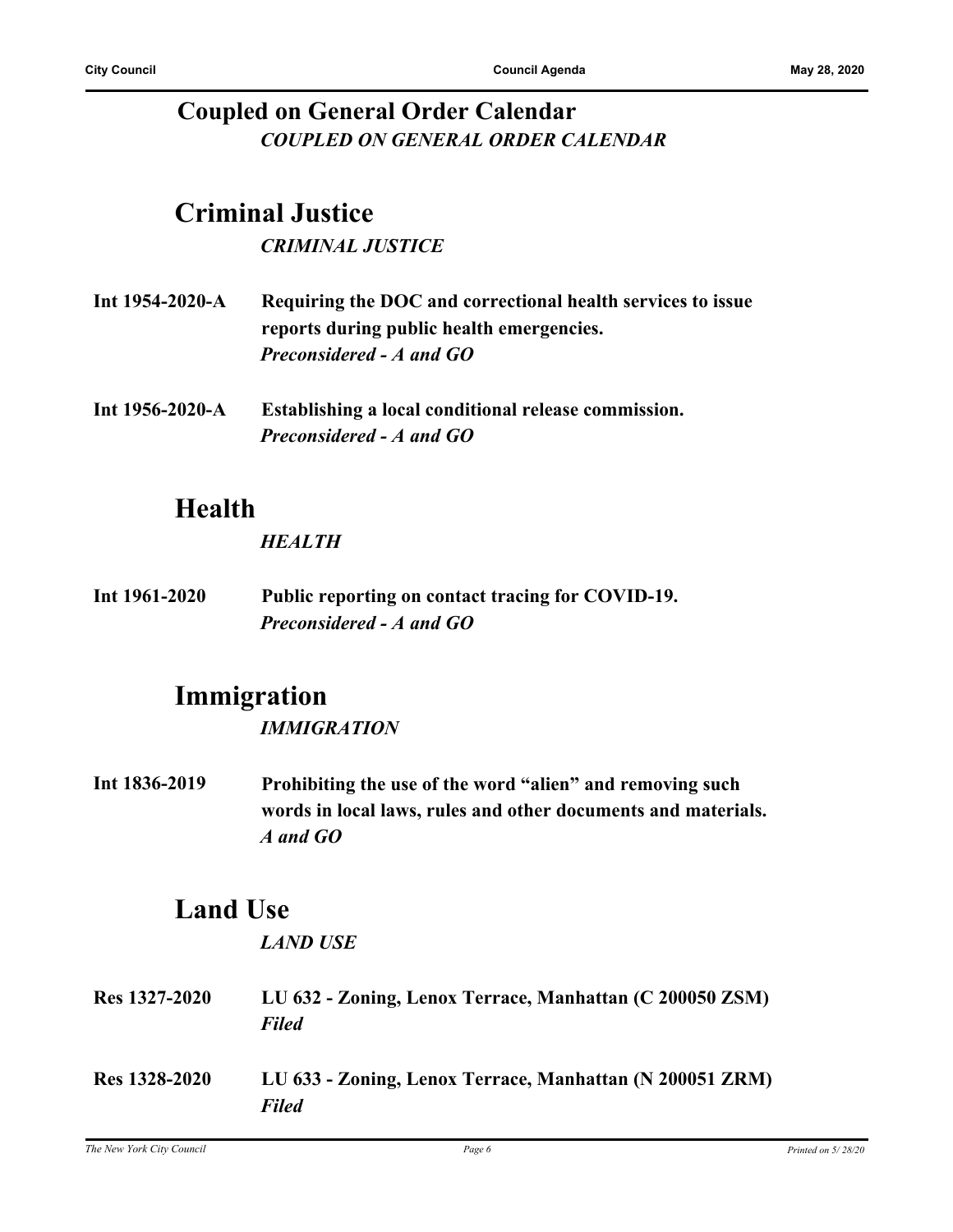| Res 1329-2020 | LU 634 - Zoning, Lenox Terrace, Manhattan (C 200052 ZMM)<br><b>Filed</b>                      |
|---------------|-----------------------------------------------------------------------------------------------|
| Res 1330-2020 | LU 635 - Zoning, Lenox Terrace, Manhattan (C 200054 ZSM)<br><b>Filed</b>                      |
| Res 1331-2020 | LU 659 - Landmarks, 311-313 Pleasant Avenue Cluster,<br><b>Manhattan (20205399 HAM)</b><br>GO |
| Res 1332-2020 | LU 660 - Landmarks, 993-995 Union Avenue Cluster, Bronx<br>$(20205384$ HAX)<br>GO             |
| Res 1333-2020 | LU 661 & LU 662 - Landmarks, 266 West 96th Street,<br><b>Manhattan (20200140 PPM)</b><br>GO   |

## **General Order Calendar**

*GENERAL ORDER CALENDAR*

- **Introduction & Reading of Bills See Attached 13.** *INTRODUCTION & READING OF BILLS (SEE BELOW)*
- **14. Discussion of Resolutions** *DISCUSSION OF RESOLUTIONS*

### **15. Resolutions**

#### *RESOLUTIONS*

**Res 1062-2019-A Salaries of NYC emergency medical service personnel to be comparable to NYC's firefighters and police officers.**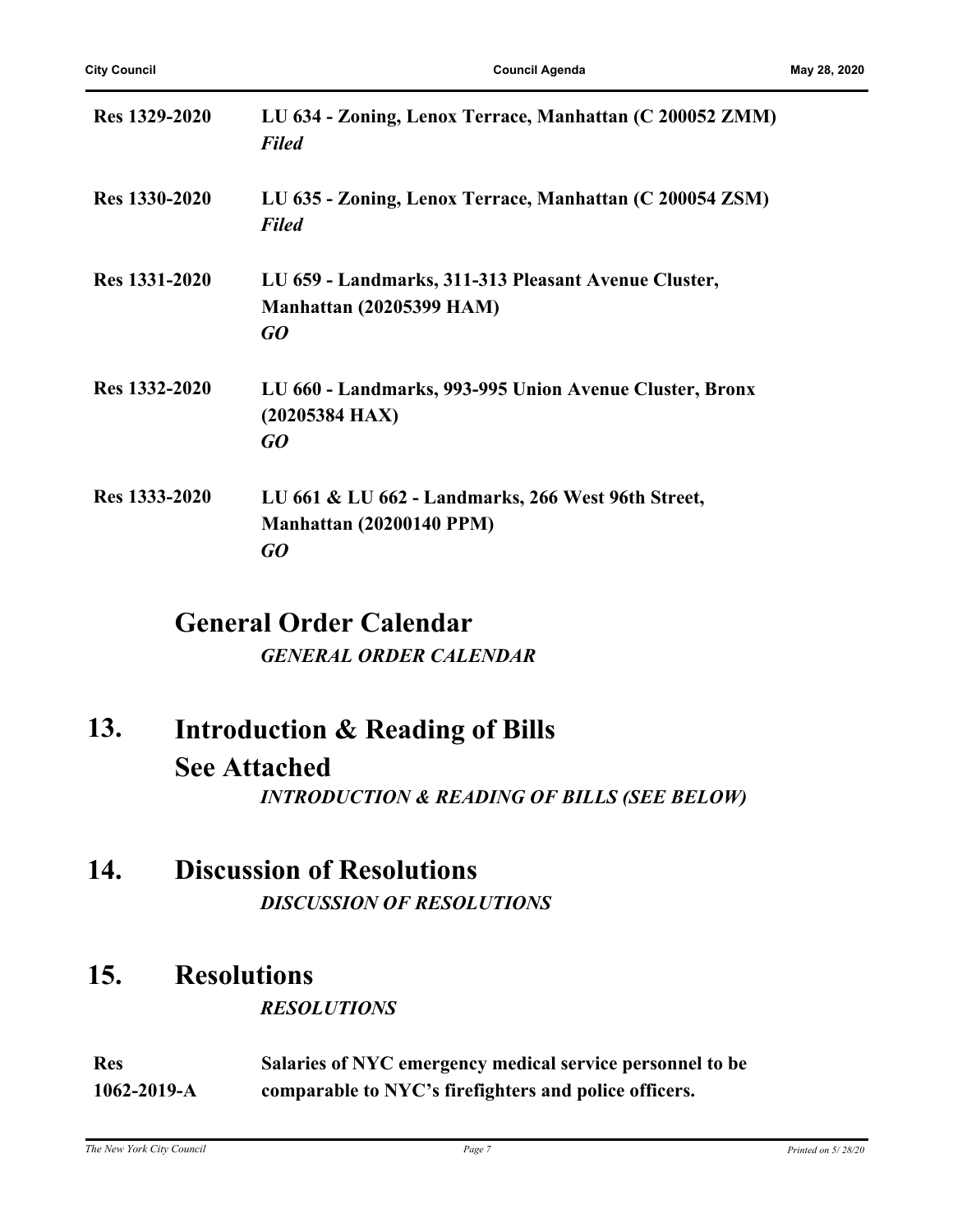Resolution calling for the salaries of New York City emergency medical service personnel to be comparable to New York City's firefighters and police officers. *Amended and Adopted by the Committee on Fire and Emergency Management*

## **16. General Discussion**

*GENERAL DISCUSSION*

## **17. Extension of Remarks** *EXTENSION OF REMARKS*

### **INTRODUCTION AND READING OF BILLS** *INTRODUCTION AND READING OF BILLS*

| Int 1945-2020 | By Council Member Brannan                                                                                                                                                                                                                                                                                   |
|---------------|-------------------------------------------------------------------------------------------------------------------------------------------------------------------------------------------------------------------------------------------------------------------------------------------------------------|
|               | A Local Law to amend the administrative code of the city of<br>New York, in relation to annual reporting of heat vulnerability<br>and heat-related deaths<br><b>Preconsidered - Health</b>                                                                                                                  |
| Res 1323-2020 | By Council Member Brannan                                                                                                                                                                                                                                                                                   |
|               | Resolution calling upon Congress to pass and the President to<br>sign H.R. 6496, the Emergency Money for the People Act,<br>which would provide for the issuance of emergency monthly<br>payments to every American throughout the duration of the<br>coronavirus crisis.<br><b>Civil Service and Labor</b> |
| Int 1946-2020 | By Council Member Constantinides                                                                                                                                                                                                                                                                            |
|               | A Local Law to amend the administrative code of the city of<br>New York, in relation to assistance for replacing gas<br>infrastructure<br><b>Environmental Protection</b>                                                                                                                                   |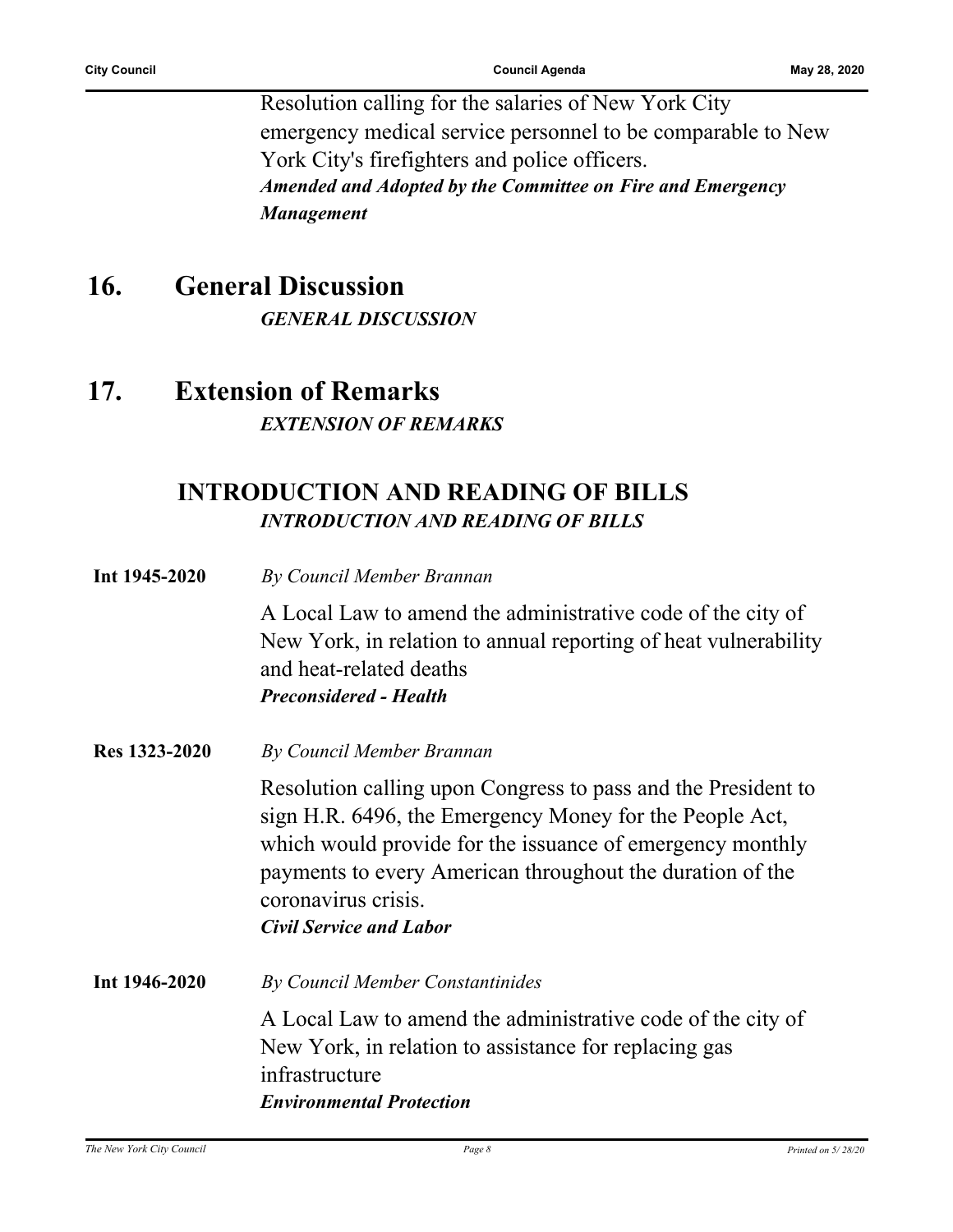| Int 1947-2020 | By Council Member Constantinides                                                                                                                                                                                            |
|---------------|-----------------------------------------------------------------------------------------------------------------------------------------------------------------------------------------------------------------------------|
|               | A Local Law to amend the New York city charter and the<br>administrative code of the city of New York in relation to rent<br>regulated accommodations<br><b>Environmental Protection</b>                                    |
| Int 1948-2020 | By Council Member Cumbo                                                                                                                                                                                                     |
|               | A Local Law to amend the administrative code of the city of<br>New York, in relation to limiting the sale of goods in short<br>supply during declared states of emergency<br><b>Consumer Affairs and Business Licensing</b> |
| Int 1949-2020 | By Council Members Cumbo and Borelli                                                                                                                                                                                        |
|               | A Local Law to amend the New York city charter, in relation<br>to the inter-agency review of emergency plans and public<br>reporting on such plans<br><b>Fire and Emergency Management</b>                                  |
| Int 1950-2020 | By Council Members Cumbo, Dromm, Salamanca Jr. and Rivera                                                                                                                                                                   |
|               | A Local Law in relation to establishing a city restart officer<br>and policies and protocols relating to the safe reopening and<br>operation of city agencies in response to the COVID-19<br>pandemic<br><b>Health</b>      |
| Int 1951-2020 | By Council Member Gibson                                                                                                                                                                                                    |
|               | A Local Law to amend the administrative code of the city of<br>New York, in relation to the development of informational<br>guidance regarding youth online activity<br><b>Youth Services</b>                               |
| Int 1952-2020 | By Council Members Gibson and Treyger                                                                                                                                                                                       |
|               | A Local Law in relation to the creation of a database to track<br>the expenditure of funds in connection with COVID-19<br><b>Finance</b>                                                                                    |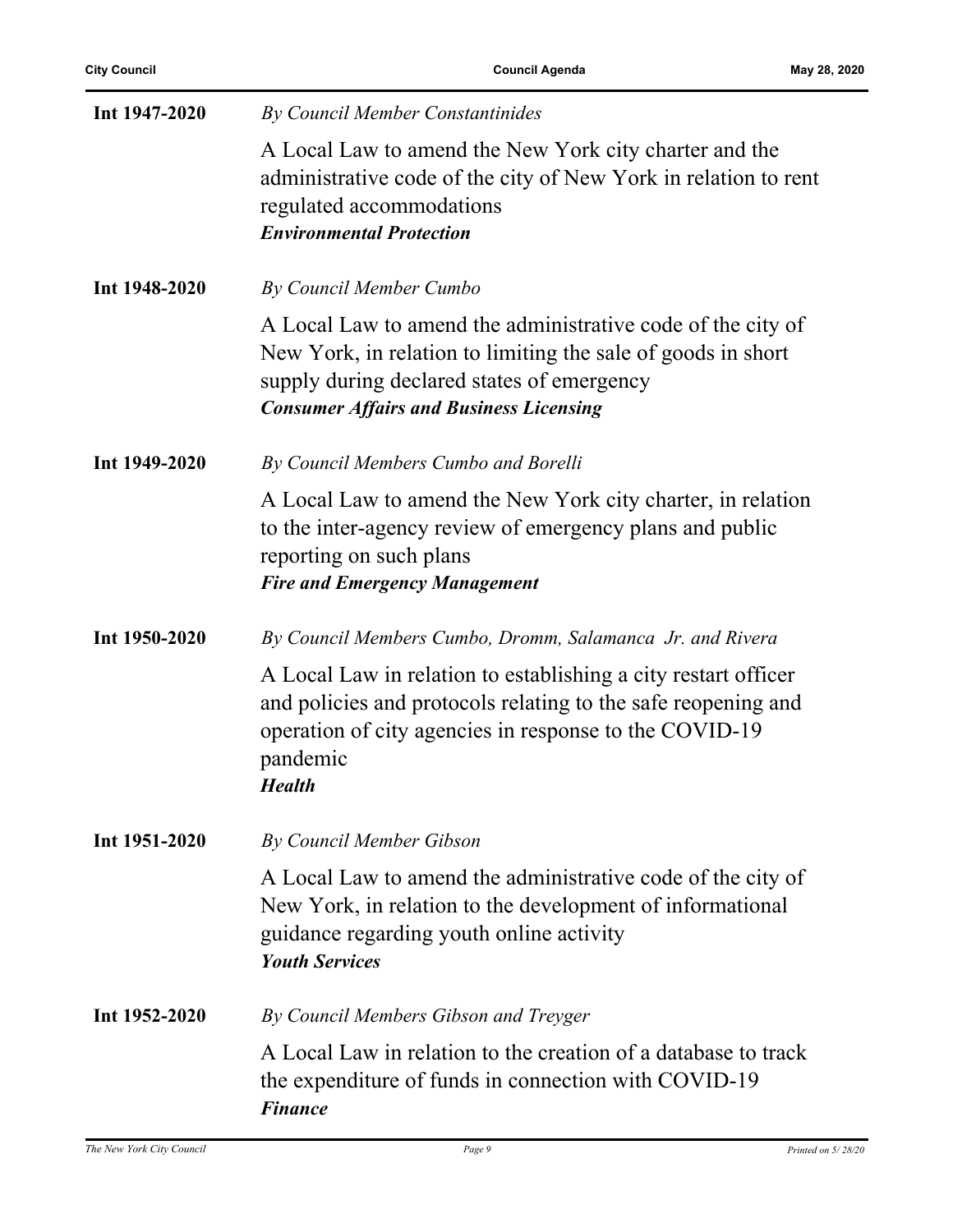| Int 1953-2020   | By Council Members Louis, Rivera and Salamanca Jr.                                                                                                                                                                                                                 |
|-----------------|--------------------------------------------------------------------------------------------------------------------------------------------------------------------------------------------------------------------------------------------------------------------|
|                 | A Local Law to amend the administrative code of the city of<br>New York, in relation to requiring the police department to<br>issue public reports on the department's enforcement of public<br>health orders<br><b>Public Safety</b>                              |
| Res 1324-2020   | By Council Member Louis                                                                                                                                                                                                                                            |
|                 | Resolution calling on the New York City Department of<br>Education to partner with nonprofit organizations to provide<br>on-site pro bono legal assistance at schools to help students<br>and their families with housing issues.<br><b>Education</b>              |
| Int 1954-2020-A | By Council Member Powers                                                                                                                                                                                                                                           |
|                 | A Local Law to amend the administrative code of the city of<br>New York, in relation to requiring the department of<br>correction and correctional health services to issue reports<br>during public health emergencies<br><b>Preconsidered - Criminal Justice</b> |
| Int 1955-2020   | By Council Members Powers, Lander, The Public Advocate (Mr.<br>Williams) and Yeger                                                                                                                                                                                 |
|                 | A Local Law to amend the administrative code of the city of<br>New York, in relation to the maximum fee allowed when<br>transferring money to a person in the custody of the<br>department of correction<br><b>Preconsidered - Criminal Justice</b>                |
| Int 1956-2020-A | By Council Members Powers and Louis                                                                                                                                                                                                                                |
|                 | A Local Law to amend the administrative code of the city of<br>New York, in relation to establishing a local conditional<br>release commission<br><b>Preconsidered - Criminal Justice</b>                                                                          |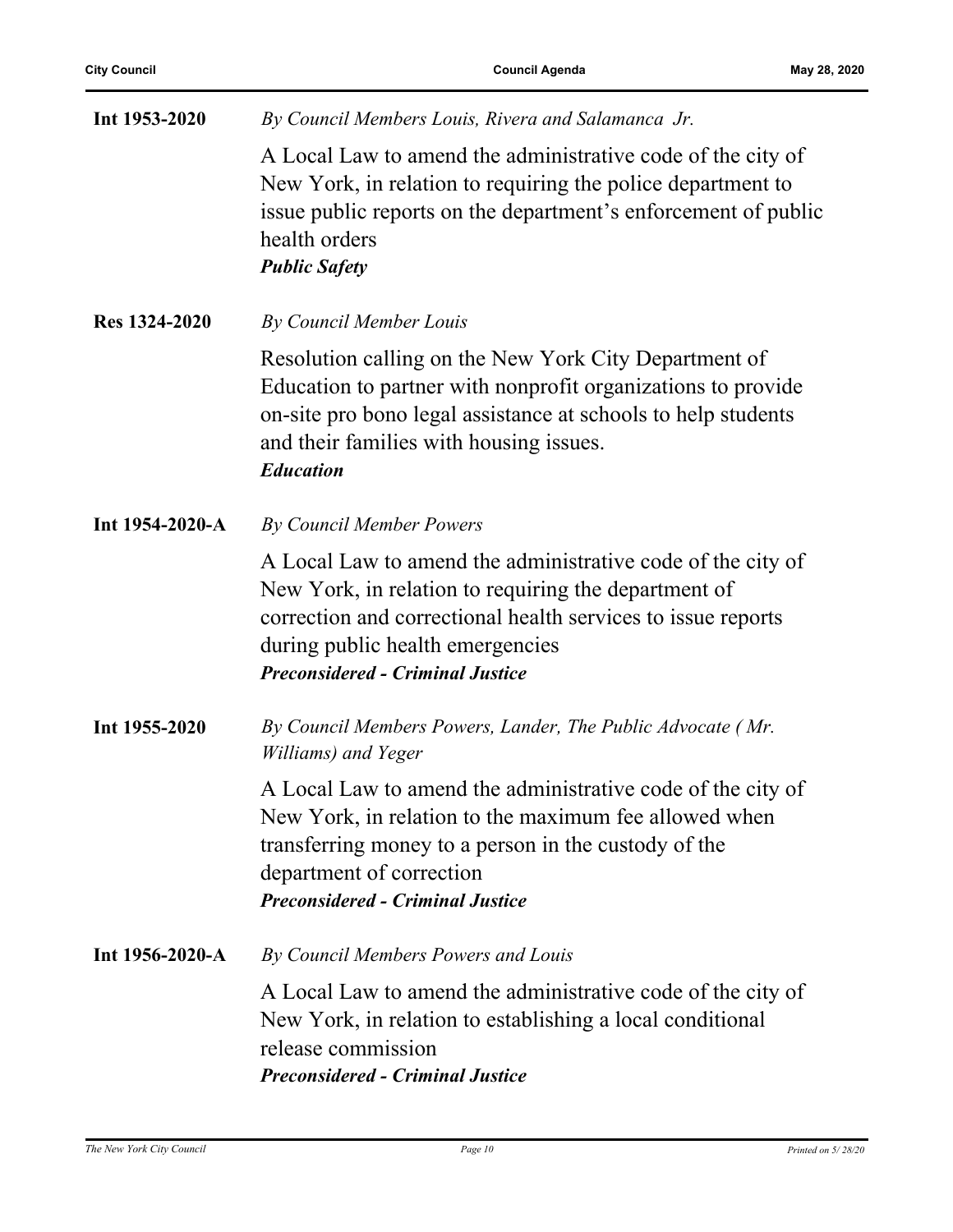**City Council Council Agenda May 28, 2020**

| Res 1325-2020 | <b>By Council Member Powers</b>                                                                                                                                                                                                                                                                                                                              |
|---------------|--------------------------------------------------------------------------------------------------------------------------------------------------------------------------------------------------------------------------------------------------------------------------------------------------------------------------------------------------------------|
|               | Resolution calling upon the federal government to introduce<br>and pass the Pandemic Heroes Compensation Act to help all<br>essential workers, personnel and their families, across all<br>industries, who were required to leave their homes to perform<br>their services and became ill or died as a result of COVID-19.<br><b>Civil Service and Labor</b> |
| Int 1957-2020 | By Council Members Reynoso, Gjonaj, Rivera, Cumbo, Powers,<br>Van Bramer, Lander, Ayala, Richards, Salamanca Jr. and The<br>Speaker (Council Member Johnson)                                                                                                                                                                                                 |
|               | A Local Law in relation to temporary space for outdoor<br>dining.<br><b>Consumer Affairs and Business Licensing</b>                                                                                                                                                                                                                                          |
| Int 1958-2020 | <b>By Council Member Richards</b>                                                                                                                                                                                                                                                                                                                            |
|               | A Local Law in relation to reporting on financial assistance<br>received by small businesses impacted by COVID-19<br><b>Small Business</b>                                                                                                                                                                                                                   |
| Res 1326-2020 | By Council Member Rivera                                                                                                                                                                                                                                                                                                                                     |
|               | Resolution calling on the New York State Department of<br>Health to clarify and ensure that the New York State Hospital<br>Patients' Bill of Rights applies to all hospitals, including<br>temporary emergency hospitals and field hospitals.<br><b>Hospitals</b>                                                                                            |
| Int 1959-2020 | By Council Member Rodriguez                                                                                                                                                                                                                                                                                                                                  |
|               | A Local Law to amend the New York city charter, in relation<br>to the establishment of an office of sports recreation and the<br>repeal of chapter 21-A of such charter relating to the New<br>York city sports commission<br><b>Parks and Recreation</b>                                                                                                    |
| Int 1960-2020 | By Council Member Salamanca Jr.                                                                                                                                                                                                                                                                                                                              |